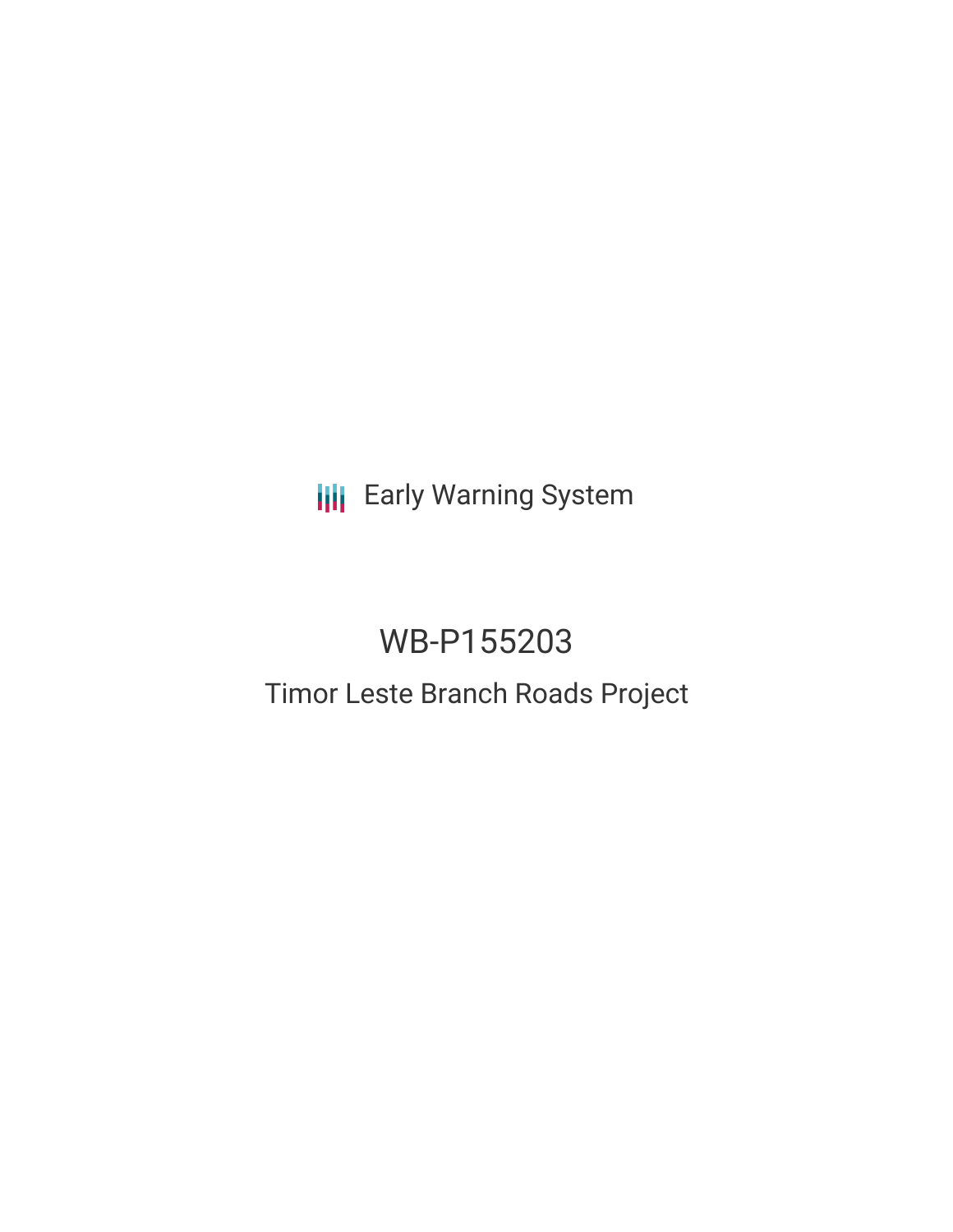

## **Quick Facts**

| <b>Countries</b>               | Timor-Leste               |
|--------------------------------|---------------------------|
| <b>Financial Institutions</b>  | World Bank (WB)           |
| <b>Status</b>                  | Proposed                  |
| <b>Bank Risk Rating</b>        | B                         |
| <b>Voting Date</b>             | 2019-03-28                |
| <b>Borrower</b>                | Government of Timor-Leste |
| <b>Sectors</b>                 | Transport                 |
| <b>Investment Amount (USD)</b> | \$60.00 million           |
| <b>Project Cost (USD)</b>      | \$60.00 million           |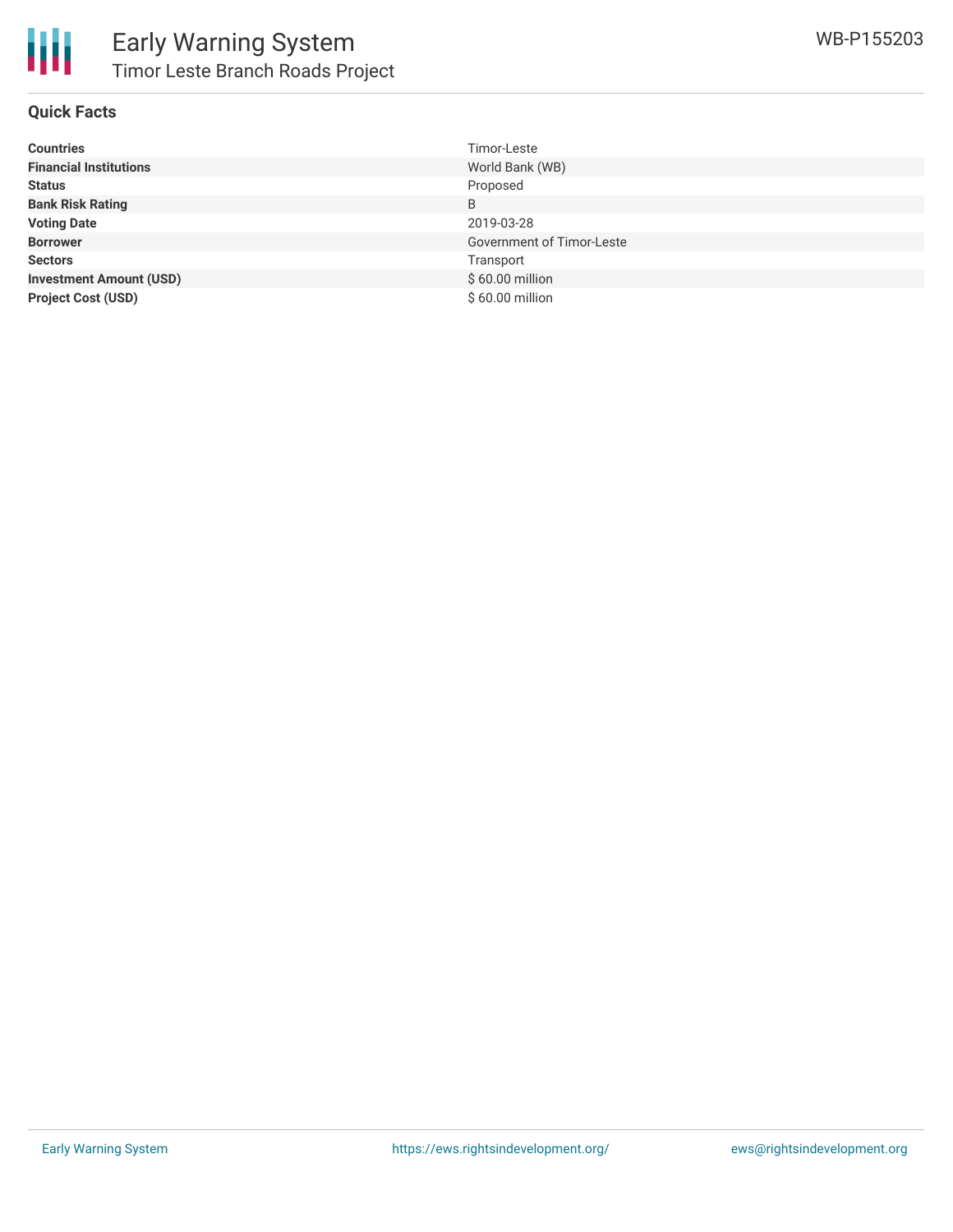

# **Project Description**

According to bank documents, the project incorporates elements predicated on the four pillars of the Sustainable Mobility for All (SuM4All) agenda: the primary investment in rural road infrastructure supports universal access by enabling the travel needs of rural communities; the designated road segment improves transport efficiency by reducing travel time and costs for both people and goods, while effectively connecting agricultural areas to markets and opening up an area with great potential for tourism; road safety aspects will be integrated into the project design in an effort to avoid road-related fatalities, injuries, and crashes; andgreen mobility objectives will be met by ensuring climate mitigation and adaptation measures are embedded in the road asset.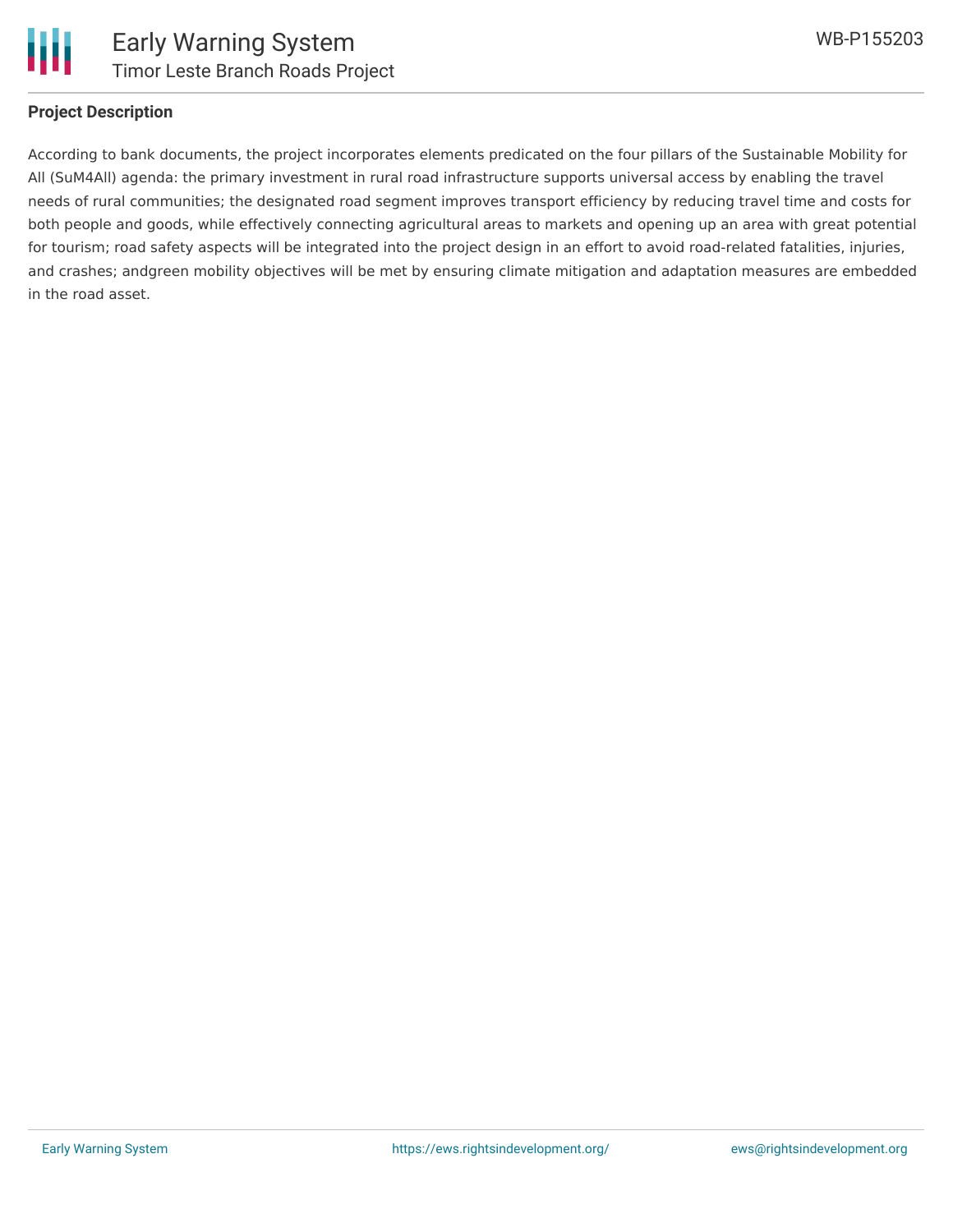

# **Investment Description**

World Bank (WB)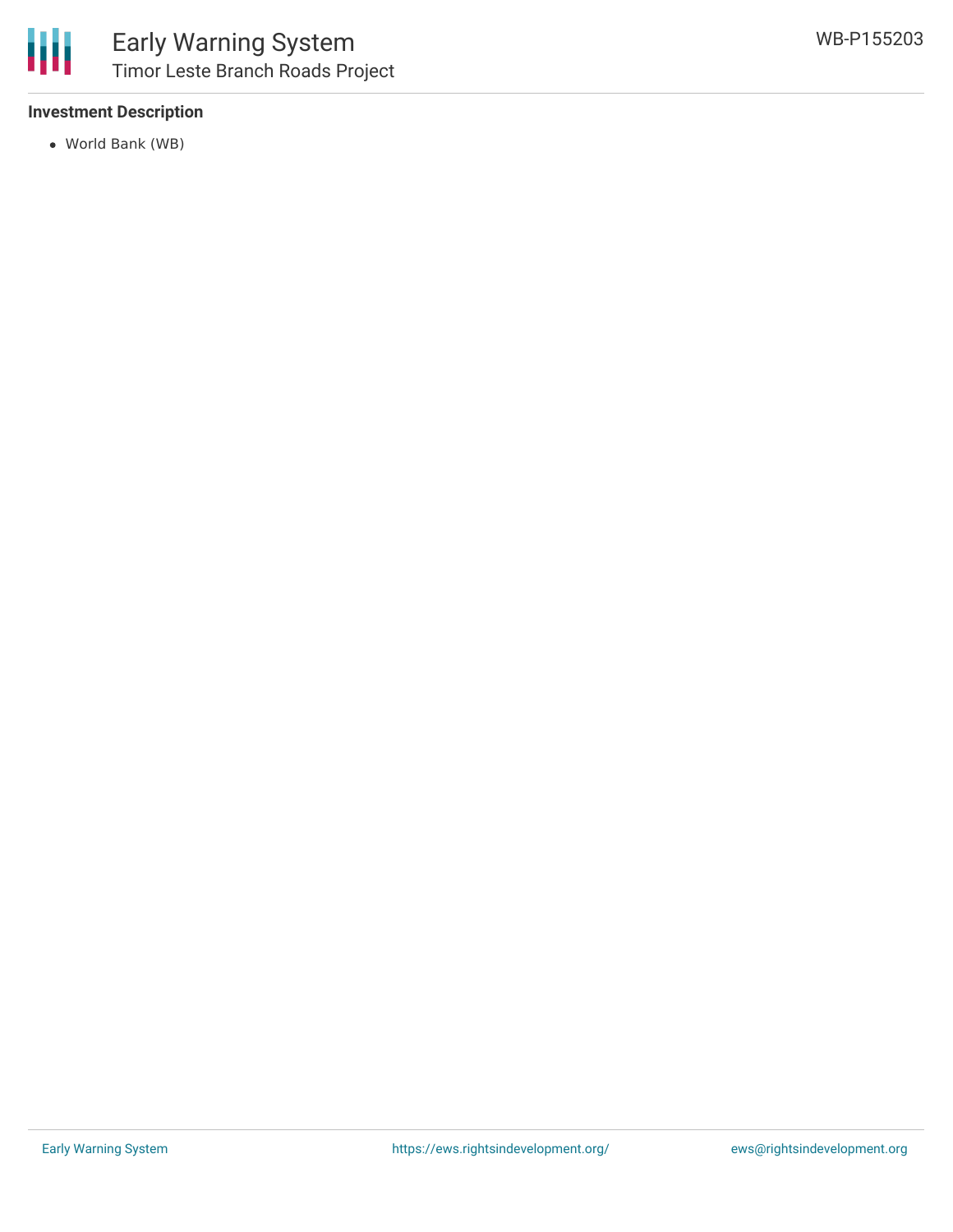

# **Contact Information**

**World Bank** Rodrigo Archondo-Callao Sr Highway Engineer

#### **Borrower/Client/Recipient**

Ministry of Finance Sitalina Maria Das Dores Amaral Tilman Director of Loan and PPP sitatilman@mof.gov.tl

#### **Implementing Agencies**

Ministry of Development and Institutional Reform Milton Ramanata De Castro Monteiro Director of Road, Bridge and Flood Control mramanata2006@yahoo.co.id

#### **ACCOUNTABILITY MECHANISM OF WORLD BANK**

The World Bank Inspection Panel is the independent complaint mechanism and fact-finding body for people who believe they are likely to be, or have been, adversely affected by a World Bank-financed project. If you submit a complaint to the Inspection Panel, they may investigate to assess whether the World Bank is following its own policies and procedures for preventing harm to people or the environment. You can contact the Inspection Panel or submit a complaint by emailing ipanel@worldbank.org. You can learn more about the Inspection Panel and how to file a complaint at: http://ewebapps.worldbank.org/apps/ip/Pages/Home.aspx.